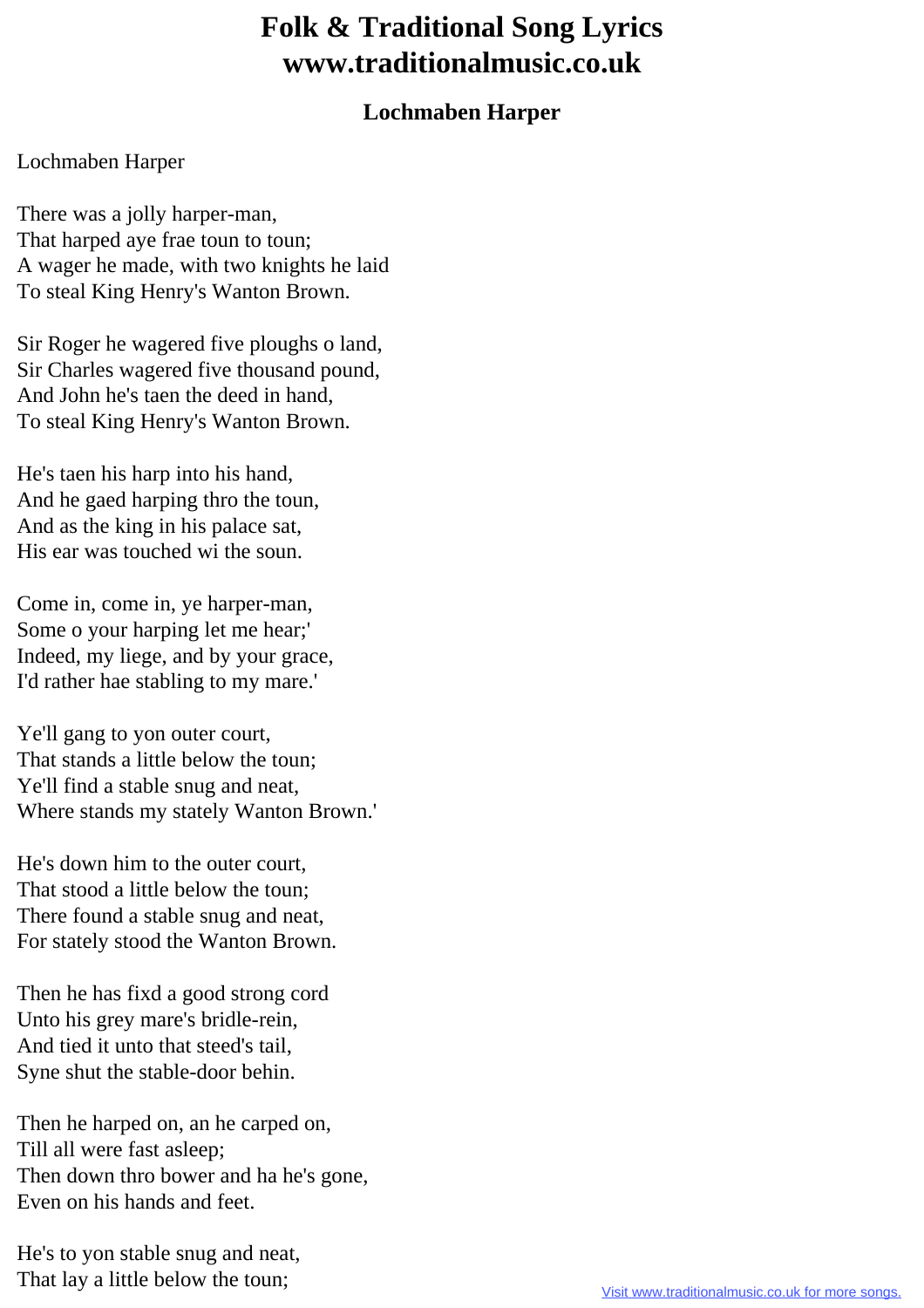For there he placed his ain grey mare, Alang wi Henry's Wanton Brown.

'Ye'll do you down thro mire an moss, Thro mony bog an lairy hole; But never miss your Wanton slack; Ye'll gang to Mayblane, to your foal.'

As soon's the door he had unshut, The mare gaed prancing frae the town, An at her bridle-rein was tied Henry's stately Wanton Brown.

Then she did rin thro mire an moss, 'Thro mony bog an miery hole; But never missed her Wanton slack Till she reachd Mayblane, to her foal.

When the king awaked from sleep He to the harper-man did say, O waken ye, waken ye, jolly John, We've fairly slept till it is day.

Win up, win up, ye harper-man, Some mair o harping ye'll gie me:' He said, My liege, wi a'my heart, But first my gude grey mare maun see.

Then forth he ran, and in he came, Dropping mony a feigned tear: 'Some rogue[s] hae broke the outer court, An stown awa my gude grey mare.'

'Then by my sooth,' the king replied, 'If there'a been rogues into the toun, I fear, as well as gour grey mare, Awa is my stately Wanton Brown.'

'My loss is great,' the harper said, My loss is twice as great, I fear; In Scotland I lost a gude grey steed, An here I've lost a gude grey mare.'

'Come on, come on, ye harper-man, Some o your music lat me hear; Well paid ye'se be, John, for the same, An likewise for gour gude grey mare.'

When that John his monie received,